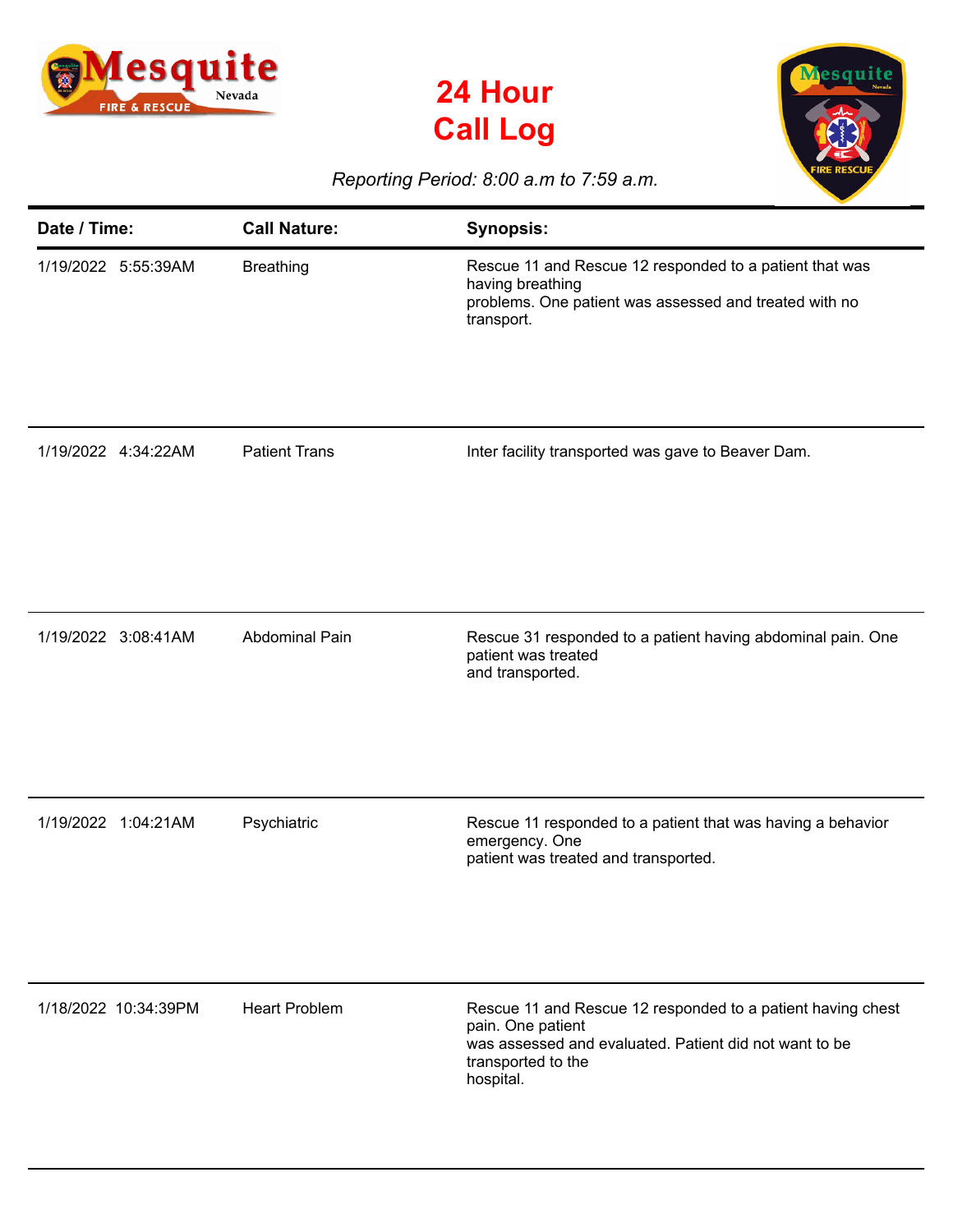| Date / Time: |                     | <b>Call Nature:</b>   | <b>Synopsis:</b>                                                                                                                                                                    |
|--------------|---------------------|-----------------------|-------------------------------------------------------------------------------------------------------------------------------------------------------------------------------------|
|              | 1/18/2022 9:29:01PM | Falls                 | Rescue 11 responded to a patient that had fallen. One patient<br>was assisted and<br>treated with no transport.                                                                     |
|              | 1/18/2022 8:47:39PM | <b>Abdominal Pain</b> | Rescue 11 and Rescue 12 responded to a patient that was<br>having abdominal pain.<br>One patient was treated and transported to the hospital.                                       |
|              | 1/18/2022 5:31:13PM | MVA with Injury       | Rescue 11 and Engine 11 responded to a MVA. Rescue 11<br>treated one person on<br>scene and they signed AMA.                                                                        |
|              | 1/18/2022 5:28:53PM | Fire Alarm            | Rescue 31, Engine 31, and Chief 02 responded to a fire alarm.<br>After<br>investigation, it was determined that the alarm was activated<br>accidentally. No<br>Fire. Units cleared. |
|              | 1/18/2022 5:13:35PM | Falls                 | Rescue 11 responded to a fall. Rescue 11 assisted person to<br>their feet and<br>checked for injuries. Lift assist only.                                                            |
|              | 1/18/2022 3:11:10PM | <b>Breathing</b>      | Rescue 11 and Rescue 12 responded to a patient having<br>breathing problems. One<br>patient was assisted and treated with no transport.                                             |